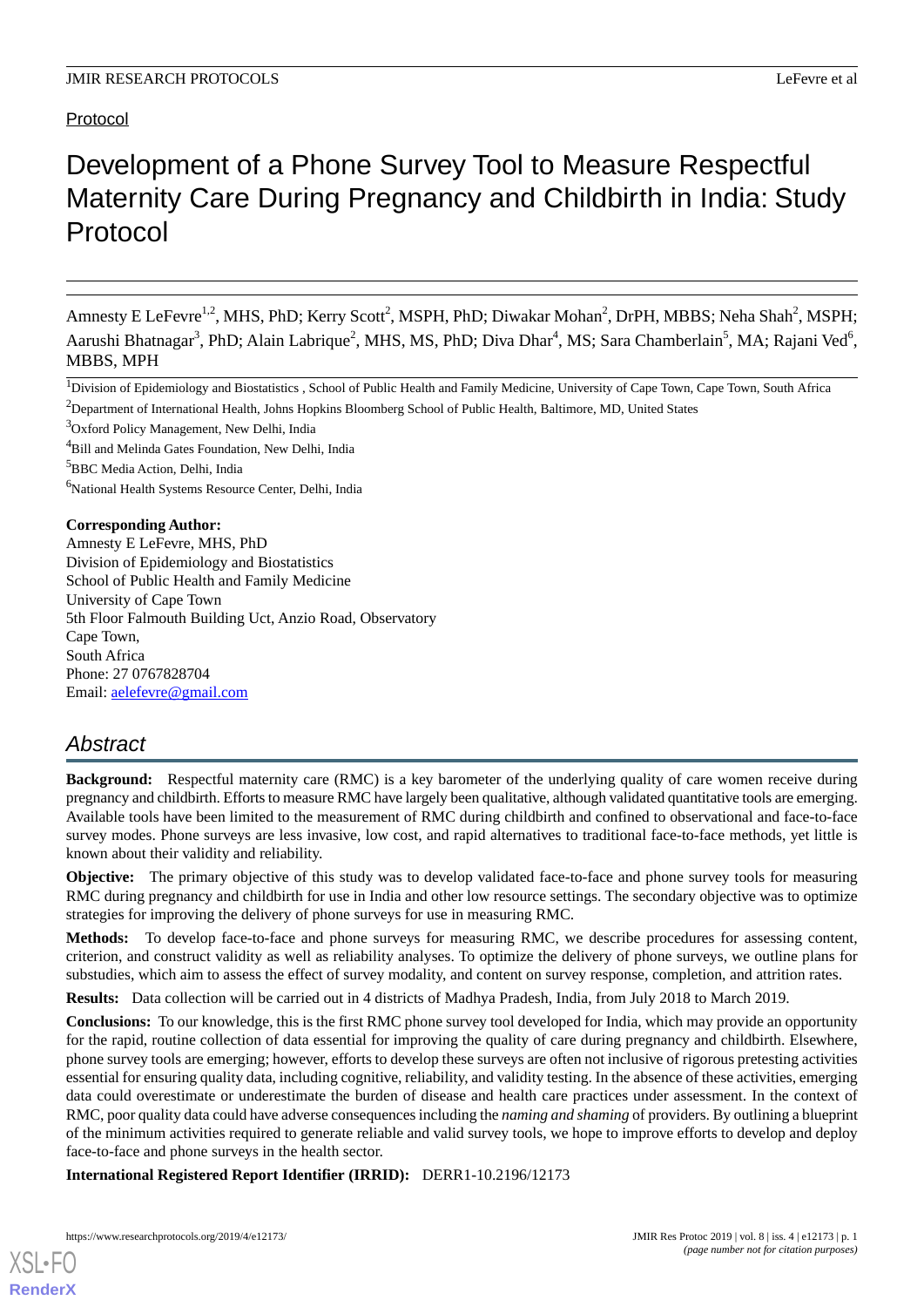#### **KEYWORDS**

maternal care; text messages; phone surveys; India

#### *Introduction*

#### **Background and Rationale**

In 2015, nearly 90% of the estimated 302,000 global maternal deaths occurred in 2 regions: sub-Saharan Africa (201,000) and Southern Asia (66,000) [\[1\]](#page-10-0). Although the global number of maternal deaths in 2015 corresponds to an absolute decline in the maternal mortality ratio (MMR) of 44% since 1990, it too masks wide variation within and across countries as nearly 30% of countries assessed globally have not achieved significant declines in MMR [[1\]](#page-10-0). Historically, efforts to achieve reductions in mortality have sought to bolster the frequency and timeliness of health service utilization across the continuum of care, with particular emphasis on pregnancy care and institutional delivery. Although this has led to increases in the overall utilization of care in many settings  $[2,3]$  $[2,3]$  $[2,3]$  $[2,3]$ , the lack of momentum in realizing declines in maternal mortality raises important questions about the underlying quality of care received during pregnancy and childbirth.

The treatment of women during childbirth has emerged as a key component of overall quality of care. Building off of research on obstetric violence from Latin America, the closely related term *disrespect and abuse* has been used in recent years to describe varying typologies of the mistreatment of women during childbirth [[4,](#page-10-3)[5](#page-10-4)]. Emerging evidence on disrespect and abuse suggests that poor treatment of women during childbirth may be widespread and a barrier to improving maternal health outcomes and continued engagement with the health sector [[6\]](#page-10-5).

Ensuing calls to action have framed the mistreatment of women as a violation of human rights and emphasized the right of every woman to respectful maternity care (RMC) [\[5](#page-10-4)]. In 2014, the World Health Organization (WHO) issued a statement advocating for the prevention and elimination of disrespect and abuse during facility-based childbirth, stating that "every woman has the right to the highest attainable standard of health, which includes the right to dignified, respectful health care throughout pregnancy and childbirth, as well as the right to be free from violence and discrimination" [\[7](#page-10-6)]. In 2016, WHO issued new global guidelines on antenatal care (ANC) during pregnancy [[8\]](#page-10-7) as well as standards for improving the quality of maternal and newborn care in health facilities [[9\]](#page-10-8) both of which have adopted a human rights–based approach in prioritizing person-centered health and well-being, including the provision and experience of care.

#### **Innovations in the Measurement of Disrespect and Abuse**

Increased attention to RMC, coupled with country-level efforts to implement new guidelines for ANC [\[8](#page-10-7)], presents a unique opportunity to bolster efforts to measure women's experiences with facility-based services during pregnancy and childbirth, including disrespect and abuse. To date, efforts to measure disrespect and abuse have largely employed qualitative methods

and focused primarily on childbirth at the exclusion of understanding probable linkages with care received during pregnancy. A body of work is emerging, which aims to develop validated quantitative survey tools for the measurement of RMC through direct observation and/or structured face-to-face surveys [[10](#page-10-9)[-12](#page-10-10)]. Findings from a recent systematic review have identified and presented validated instruments for measuring women's childbirth experiences [[11\]](#page-10-11). Although this study helps to synthesize the state of current tools, including their dimensions, response options, and psychometric properties [\[13](#page-10-12)], additional research is needed to refine the optimal content, timing, and location of survey implementation. Furthermore, in light of the intensive resource requirements associated with direct observations and face-to-face surveys, low-cost alternative survey modalities are needed, which could allow for the routine, rapid, and real-time measurement of women's pregnancy and childbirth experiences, including disrespect and abuse.

Near ubiquitous access to mobile phones globally has catalyzed discourse on the potential of phone surveys for use in the monitoring of population health. Although gender gaps in mobile phone access [\[14](#page-10-13)], coupled with uncertain digital literacy, raise important questions about the reliability and validity of phone surveys, they nevertheless may serve as a low-cost, minimally invasive, rapid means of data gathering. In contrast to resource and time-intensive face-to-face surveys, phone surveys offer respondents the option of being interviewed over a personal or shared mobile phone in the privacy of their own home through one of several modalities: Unstructured Supplementary Services Data (USSD), short message service (SMS), interactive voice response (IVR), and computer-assisted telephone interview (CATI) survey modalities [\[15](#page-11-0),[16\]](#page-11-1). In USSD and SMS surveys, respondents answer questions via text message, whereas in IVR surveys, users listen to automated prerecorded voice prompts, which include multiple choice questions and preset answers. The respondent selects the answer by pressing a corresponding number on the keypad or touch-tone phone (eg, "Press 1 for English, 2 for Hindi"). In contrast, CATI surveys employ human interviewers to implement the survey using a script and data capture tool, which could be paper- or software-based [[16\]](#page-11-1).

A recent systematic review identified 19 applications of phone surveys in low- and middle-income countries (LMICs) employing varying modalities including 10 CATI, 6 IVR, and 3 SMS surveys [\[17](#page-11-2)]. Survey locations have been diverse (South Asia, Latin America, and Africa) and covered a range of topics on health and socioeconomics, including assets, employment, and food security [[17\]](#page-11-2). Participant recruitment has predominately relied on household baseline surveys to collect mobile phone numbers [\[17](#page-11-2)]. Less common were alternatives such as Random Digit Dialing (RDD) or phone numbers drawn from mobile network operators [[17\]](#page-11-2). Overall findings from phone surveys conducted to date suggest that the modality of survey implementation is a critical consideration affecting cost, survey metrics (including length and response options), and

 $XS$ -FO **[RenderX](http://www.renderx.com/)**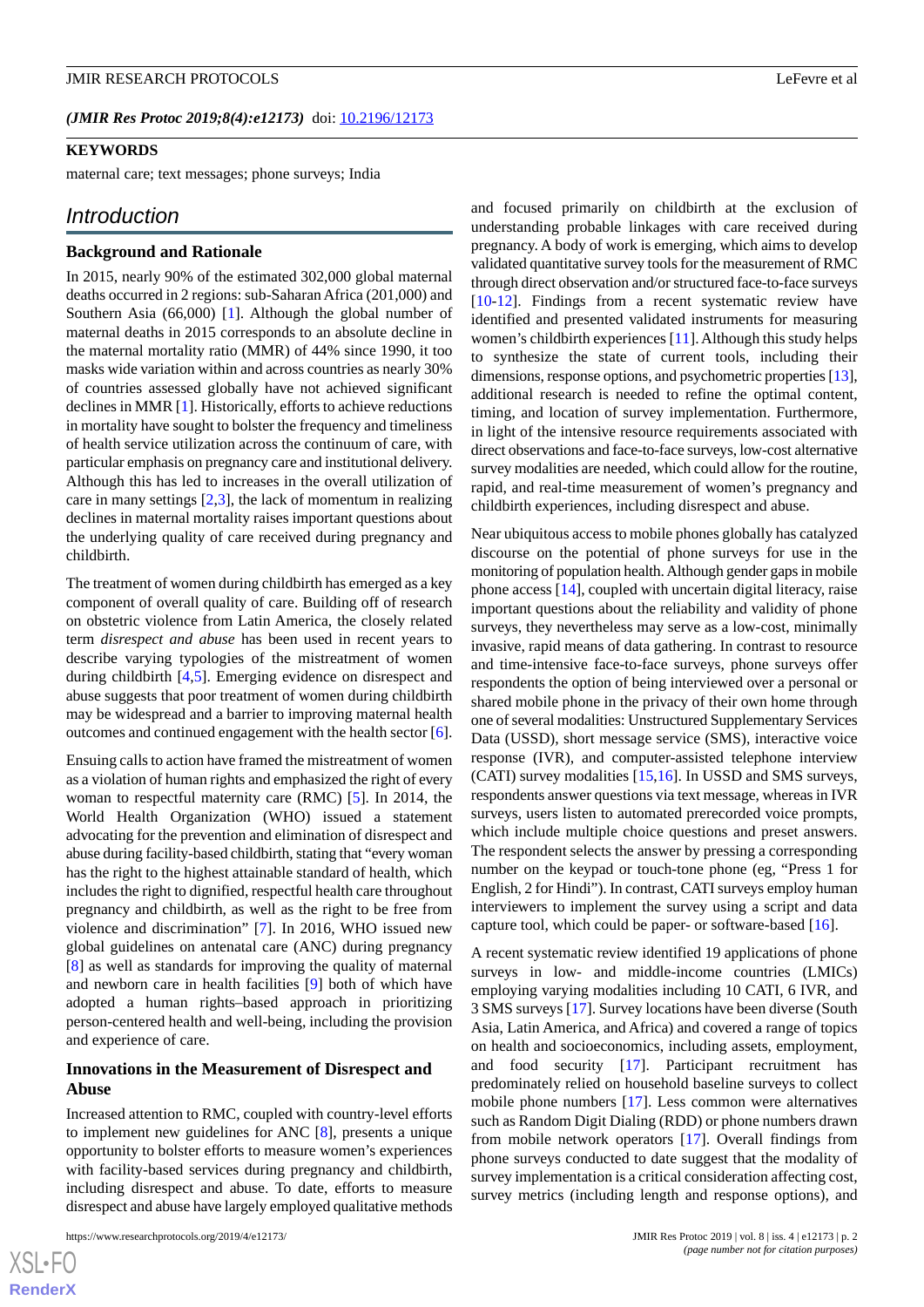quality [[17\]](#page-11-2). CATI surveys, although costlier because of their human resource requirements, resulted in higher response and completion rates [[17\]](#page-11-2). The further implementation through human contact, which permits personalized responses to clarify questions, may additionally translate to improved data quality and lower attrition [[17\]](#page-11-2).

In response to calls to improve the standardization of phone survey assessments, research is emerging, which proposes to systematically test the effects of alternative survey modalities on factors influencing cost and key survey metrics, including contact, response, completion, and refusal rates as well as demographic representativeness [\[18](#page-11-3)]. Although this body of research is promising, details remain outstanding on the procedures undertaken for validating the survey tools implemented through the phone survey modalities and, in particular, on the assurances that quality criteria are met [[13\]](#page-10-12). Even in instances where validated face-to-face survey tools are utilized as the basis for the phone survey tool, modifications to survey formats, including length and response options and enumerator gender as well as incentives, may be required, which could influence data quality and survey findings. The further influence of the underlying sampling frame from which phone numbers are drawn on data quality and generalizability may also influence findings, particularly in instances where face-to-face population-based surveys are not used to facilitate initial recruitment/participation. Collectively, these factors reiterate the importance of evaluating quality criteria in the development of phone surveys.

In this protocol study, we outline research underway in India to develop validated phone survey tools appropriate for use in the routine measurement of RMC during pregnancy and childbirth in India. Although concurrent efforts are underway as part of the same study to develop phone survey tools for measuring satisfaction and motivation among Accredited Social Health Activists, as well as essential newborn care and infant feeding practices, processes will mirror those proposed for RMC. Study activities will draw from a population-based sample of pregnant and postpartum women with access to mobile phones in 4 districts of Madhya Pradesh (MP). Research activities include substudies on (1) cognitive testing to assess face validity and optimize phone survey tool content; (2) test-retest to determine the reliability of the face-to-face survey modality; and (3) CATI versus face-to-face surveys (intermodal reliability) [\[13](#page-10-12)]. To optimize the delivery of phone surveys, we outline plans for analyses exploring the effects of content on survey response, completion, and attrition rates. Research findings are anticipated to result in the development of a valid and reliable phone survey tool for the routine measurement of RMC during pregnancy and childbirth in India.

# *Methods*

#### **Study Setting**

Data collection is part of the impact evaluation of Kilkari; an IVR-based maternal messaging program that aims to empower women through improved access to essential health information. Led by the Ministry of Health and Family Welfare (MOHFW) and implemented by BBC Media Action with support from the Bill & Melinda Gates Foundation, United States Agency for International Development, and the Barr Foundation, Kilkari provides weekly stage-based audio messages on topics including birth preparedness, family planning, and maternal and child nutrition directly to the mobile phones of pregnant and postpartum women up to 1 year postpartum. With implementation currently underway in 13 states across India, Kilkari has delivered prerecorded audio content to 8.3 million users in 33 months [[19\]](#page-11-4).

Data collection is occurring in 4 districts (Mandsaur, Hoshangabad, Rewa, and Rajgarh) of MP. MP is located in the geographic heart of India and is home to a population of over 75 million. Among women, an estimated 59% are literate (as compared with 82% of men), 64% have ever attended school, and 29% have access to a mobile phone [\[3](#page-10-2)]. In 2015, 53% of pregnant women attended ANC in the first trimester, 36% received the recommended 4 ANC visits, 81% delivered in a health facility, 78% had births attended by a skilled provider, and 18% received a postnatal health check within 2 days following birth [[3\]](#page-10-2). Data on differentials in health outcomes and/or utilization of health services among those with and without access to mobile phones are not available.

Across all 4 districts in MP, data collection is occurring among a subsample of pregnant and postpartum women identified as part of a household listing exercise. During the household listing, all women of reproductive age with access to a mobile phone are identified. Women who are 4 to 7 months pregnant as well as those with a reported pregnancy outcome in preceding 1 to 4 months are then interviewed as part of the pregnant and postpartum women's surveys.

#### **Measuring Respectful Maternity Care**

Freedman and Kruk define disrespect and abuse during childbirth as "interactions or facility conditions that local consensus deems to be humiliating or undignified, and those interactions or conditions that are experienced as or intended to be humiliating or undignified" [\[20](#page-11-5)]. Building off of this definition and a 2010 landscape analysis by Bowser and Hill [[21\]](#page-11-6), Bohren et al outlined 7 categories of disrespectful and abusive care during childbirth: (1) physical abuse; (2) sexual abuse; (3) verbal abuse; (4) stigma and discrimination; (5) failure to meet professional standards of care; (6) poor rapport between women and providers; and (7) health system conditions and constraints [[6](#page-10-5)]. These categories were subsequently conceptualized in 2 dimensions: (1) intentional use of violence, including physical abuse, verbal abuse, and negligent withholding of care and (2) structural disrespect, which stems from "deviations from accepted standards for infrastructure, staffing, equipment availability, and supplies needed to deliver care, as well as in unnecessary interventions, demands for illegal payments, and the detainment of people in facilities until they have paid their bills" [[22\]](#page-11-7).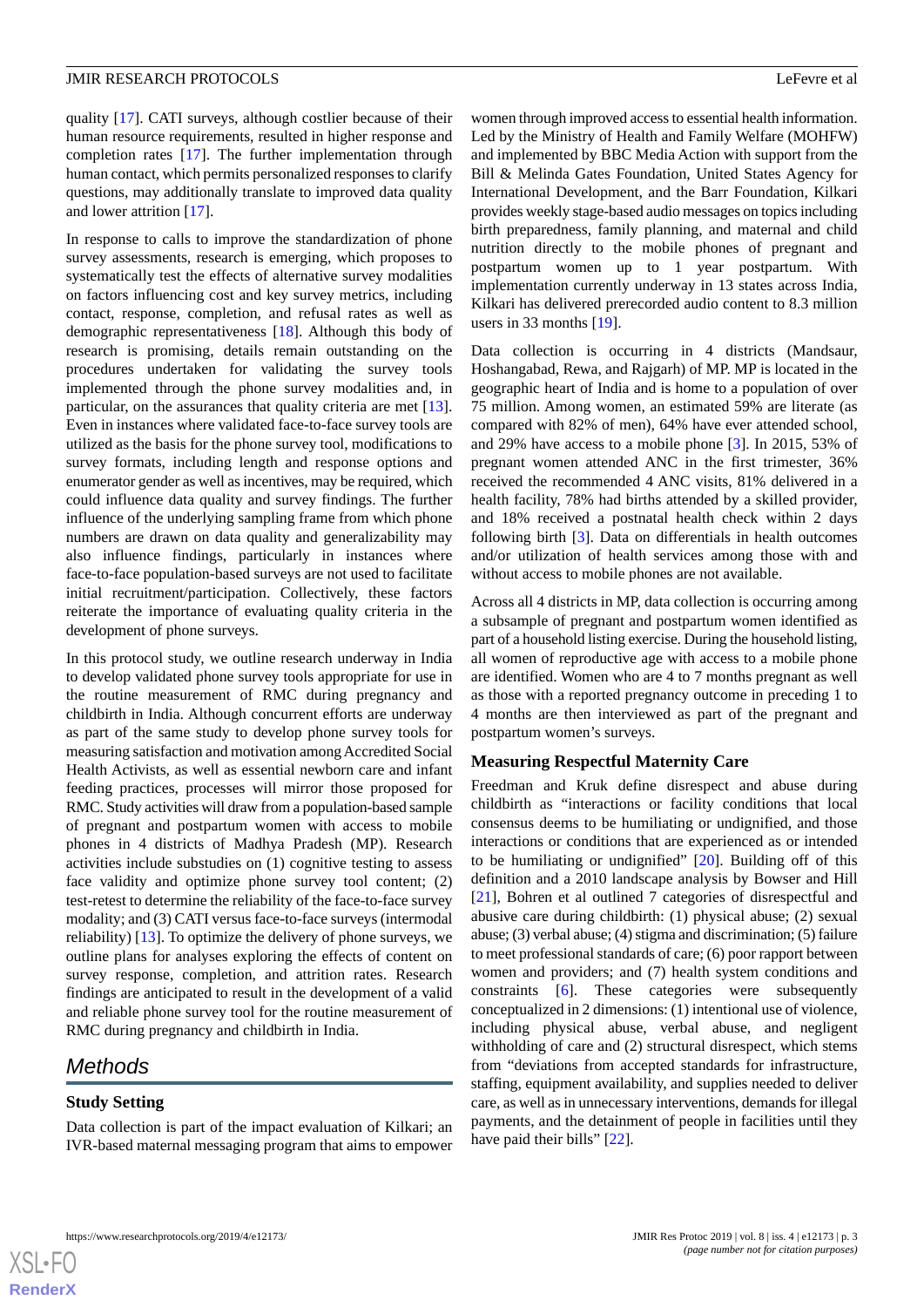<span id="page-3-0"></span>Figure 1. Conceptual framework for measuring respectful maternity care (RMC).



In this protocol study, we focus on the measurement of each of these major typologies of disrespect and abuse along with the underlying contextual factors that underpin them. [Figure 1](#page-3-0) outlines a conceptual framework for measuring RMC during pregnancy and intrapartum care, which brings together traditional approaches to measuring quality of care [[9](#page-10-8),[23](#page-11-8)[-27](#page-11-9)] with frameworks for assessing mistreatment of care during childbirth [[28\]](#page-11-10). Viewing mistreatment through the lens of one perspective (eg, intrapartum women) at a single time point (eg, childbirth), although important, may nevertheless provide a limited view of the larger context within which treatment occurs and the risk factors underpinning it. This framework aims to illustrate that maternal health outcomes stem from the interaction of beneficiaries with providers in a complex and evolving community and health systems context through multiple points of contact in different facilities starting with ANC in primary health centers. We posit that women's interactions with the larger health systems' environment help to formulate their care experience and expectations, and ultimately outcomes, including utilization of services and perceptions of quality and satisfaction.

[Multimedia Appendix 1](#page-10-14) summarizes questions by RMC typology and domain for the proposed measurement of RMC during childbirth. [Table 1](#page-4-0) summarizes the number of questions by RMC domain for each of the survey planned and compares these against alternatives in the literature. In contrast to approaches in Kenya, Bihar, and Ethiopia, we distinguish questions in MP according to whether they aim to estimate the prevalence of a particular domain or rather users' satisfaction with an aspect of care received. This distinction is important given its implications on the response options required (eg, Likert scales versus binary or categorical) and their associated implications for analyses. Measurement of RMC will occur through 2 modalities: (1) face-to-face survey and (2) phone surveys. Face-to-face surveys will be carried out on 2 populations as part of a larger baseline evaluation of Kilkari: (1) women who are 5 to 7 months pregnant and (2) women with a birth outcome in the preceding 1 to 4 months. In addition to RMC, face-to-face surveys include modules on mobile access and literacy, socioeconomic and demographic characteristics, birth history, and experiences with care during pregnancy or childbirth. Face-to-face surveys will be modified following analyses to yield the following phone survey tools: (1) RMC during pregnancy; (2) RMC during childbirth; and (3) essential newborn care and infant feeding.

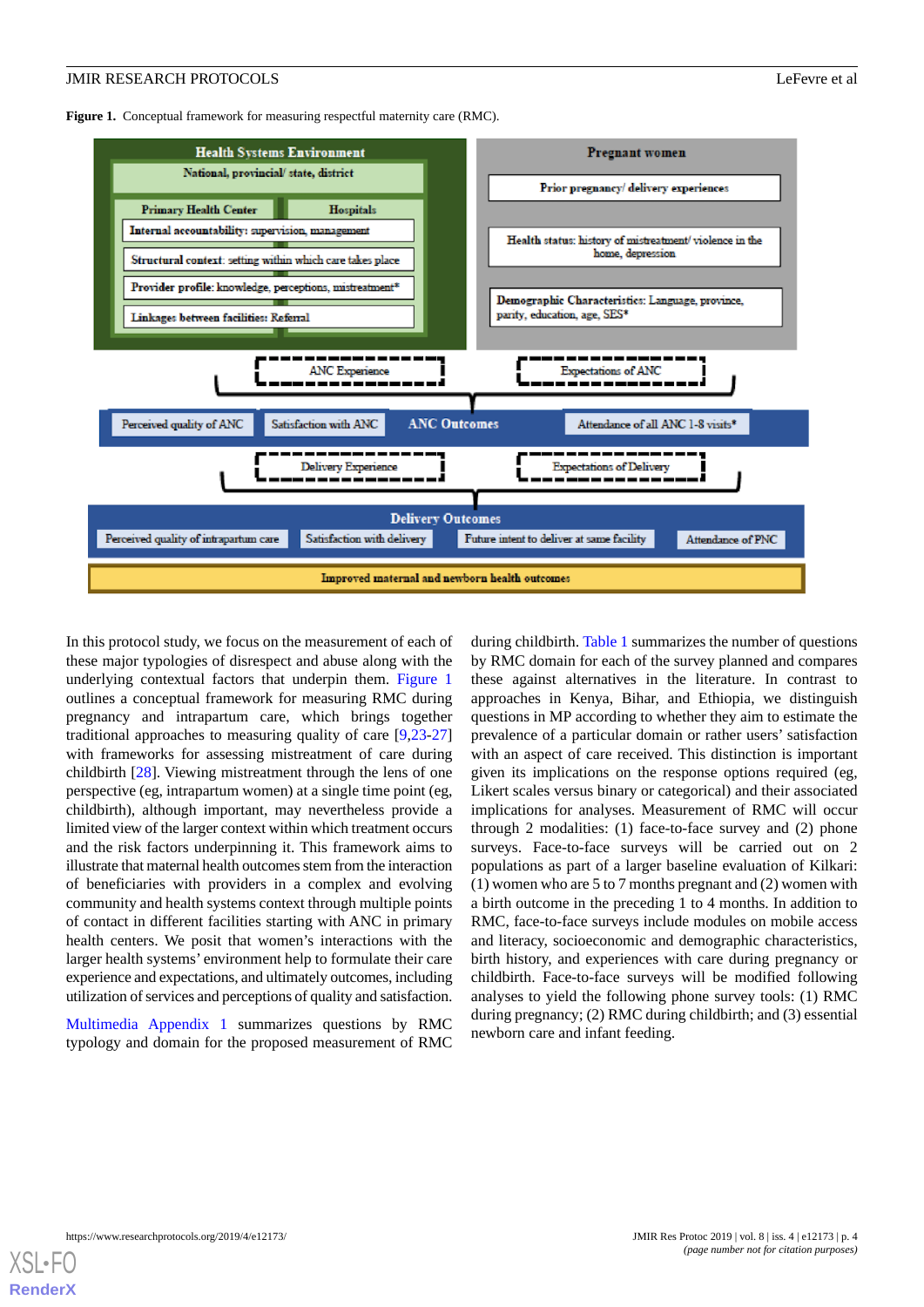<span id="page-4-0"></span>**Table 1.** Comparison and summary of total number of questions by respectful maternity care domain for Madhya Pradesh, India, and other respectful maternity care studies identified in the literature.

| Domains                                                                             | Afulani et ala PCMC<br>in Kenya [12] |                         | Bihar India [29]                        |                             | Sherferaw et al<br>Ethiopia <sup>[10]</sup> |                     | Madhya Pradesh India |                             |                          |                     |
|-------------------------------------------------------------------------------------|--------------------------------------|-------------------------|-----------------------------------------|-----------------------------|---------------------------------------------|---------------------|----------------------|-----------------------------|--------------------------|---------------------|
|                                                                                     |                                      |                         |                                         |                             |                                             |                     | Prevalence module    |                             | Satisfaction module      |                     |
|                                                                                     | No.                                  | Response No.<br>options |                                         | Response No.<br>options     |                                             | Response<br>options | No.                  | Response<br>options         | No.                      | Response<br>options |
| Physical or sexual abuse                                                            |                                      |                         |                                         |                             |                                             |                     |                      |                             |                          |                     |
| Use of force                                                                        | 1                                    | Likert<br>scale 1-5     | 3                                       | Binary;<br>Categori-<br>cal | $\overline{2}$                              | Likert<br>scale 1-5 | $\overline{2}$       | Binary,<br>Categori-<br>cal |                          |                     |
| Physical restraint                                                                  | a a                                  |                         |                                         |                             |                                             |                     |                      |                             |                          |                     |
| <b>Verbal Abuse</b>                                                                 |                                      |                         |                                         |                             |                                             |                     |                      |                             |                          |                     |
| Harsh or rude language 1                                                            |                                      | Likert<br>scale 1-5     | $\overline{c}$                          | Binary;<br>Categori-<br>cal | 3                                           | Likert<br>scale 1-5 | $\overline{2}$       | Binary,<br>Categori-<br>cal |                          |                     |
| Threats and blaming                                                                 |                                      |                         |                                         |                             |                                             |                     |                      |                             |                          |                     |
| Judgmental or accusato- —<br>ry comments                                            |                                      | -                       | $\mathbf{1}$                            | Categori-<br>cal            | $\overline{\phantom{a}}$                    |                     |                      |                             |                          |                     |
| <b>Stigma and discrimination</b>                                                    |                                      |                         |                                         |                             |                                             |                     |                      |                             |                          |                     |
| Discrimination                                                                      | $\mathbf{1}$                         | Likert<br>scale 1-5     | $\mathbf{1}$                            | Categori- 4<br>cal          |                                             | Likert<br>scale 1-5 | 2                    | Categori-<br>cal            | $\overline{\phantom{a}}$ |                     |
| Failure to meet professional standards of care                                      |                                      |                         |                                         |                             |                                             |                     |                      |                             |                          |                     |
| Refusal to provide pain 2<br>relief                                                 |                                      | Likert<br>scale 1-5     |                                         |                             | 1                                           | Likert<br>scale 1-5 |                      |                             | 1                        | Likert<br>scale 1-6 |
| Lack of informed con-<br>sent process                                               | $\overline{4}$                       | Likert<br>scale 1-5     | $\mathbf{1}$                            | Categori-<br>cal            | $\overline{\mathbf{3}}$                     | Likert<br>scale 1-5 | 3                    | Binary,<br>Categori-<br>cal | $\overline{c}$           | Likert<br>scale 1-6 |
| Breaches of confiden-<br>tiality                                                    | $\overline{2}$                       | Likert<br>scale 1-5     | $\mathbf{1}$                            | Binary                      | $\mathbf{1}$                                | Likert<br>scale 1-5 | $\mathbf{1}$         | Binary                      |                          |                     |
| Neglect, abandonment, 1<br>or long delays                                           |                                      | Likert<br>scale 1-5     | $\overline{2}$                          | Binary;<br>Categori-<br>cal | 3                                           | Likert<br>scale 1-5 | $\overline{2}$       | Binary,<br>Categori-<br>cal |                          |                     |
| Skilled attendant absent —<br>at time of delivery                                   |                                      |                         |                                         |                             |                                             |                     |                      |                             |                          |                     |
| Painful vaginal exams                                                               |                                      |                         |                                         |                             |                                             |                     |                      |                             |                          |                     |
| Poor rapport between women and providers                                            |                                      |                         |                                         |                             |                                             |                     |                      |                             |                          |                     |
| Poor communication                                                                  | 6                                    | Likert<br>scale 1-5     | 1 ques-<br>tion 9<br>subcate-<br>gories | Binary                      | 4                                           | Likert<br>scale 1-5 | $\mathbf{1}$         | <b>Binary</b>               | 2                        | Likert<br>scale 1-6 |
| Language and interpre- 1<br>tation issues                                           |                                      | Likert<br>scale 1-5     |                                         |                             | $\mathbf{1}$                                | Likert<br>scale 1-5 |                      |                             |                          |                     |
| Lack of supportive care 6<br>from health workers                                    |                                      | Likert<br>scale 1-5     | $\mathbf{1}$                            | Likert<br>scale 1-5         | 9                                           | Likert<br>scale 1-5 | $\mathbf{1}$         | <b>Binary</b>               | $\mathbf{1}$             | Likert<br>scale 1-6 |
| Trust                                                                               | $\overline{c}$                       | Likert<br>scale 1-5     |                                         |                             |                                             |                     |                      |                             |                          |                     |
| Denial or lack of birth<br>companions during la-<br>bor and delivery                | 2                                    | Likert<br>scale 1-5     | $\overline{c}$                          | Binary,<br>Categori-<br>cal | $\mathbf{1}$                                | Likert<br>scale 1-5 | 4                    | Binary,<br>Categori-<br>cal |                          |                     |
| Lack of respect for<br>women's preferred birth<br>positions/ freedom of<br>movement |                                      |                         | 3                                       | Binary                      | $\mathbf{1}$                                | Likert<br>scale 1-5 | $\overline{c}$       | Binary                      |                          |                     |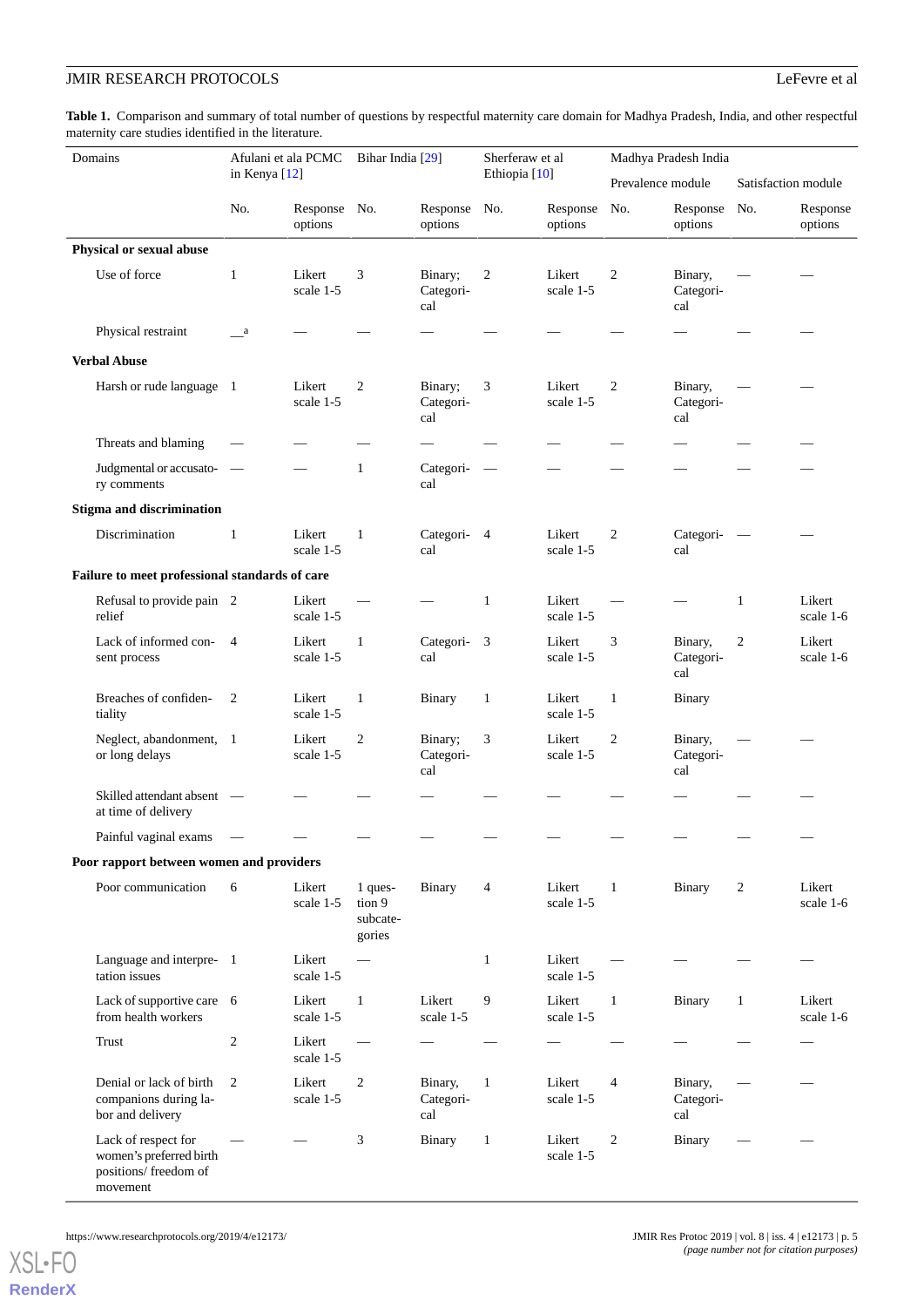| Domains                                  |                                                        | Afulani et ala PCMC<br>in Kenya [12] |                         | Bihar India [29] |                            | Sherferaw et al<br>Ethiopia <sup>[10]</sup> |                     | Madhya Pradesh India |                            |                     |                     |
|------------------------------------------|--------------------------------------------------------|--------------------------------------|-------------------------|------------------|----------------------------|---------------------------------------------|---------------------|----------------------|----------------------------|---------------------|---------------------|
|                                          |                                                        |                                      |                         |                  |                            |                                             |                     | Prevalence module    |                            | Satisfaction module |                     |
|                                          |                                                        | No.                                  | Response No.<br>options |                  | Response<br>options        | No.                                         | Response<br>options | No.                  | Response<br>options        | No.                 | Response<br>options |
|                                          | Denial of safe tradition- -<br>al practices            |                                      |                         |                  |                            | $\mathbf{1}$                                | Likert<br>scale 1-5 |                      |                            |                     |                     |
|                                          | Detainment in facilities 1                             |                                      | Likert<br>scale 1-5     | 2                | Binary,<br>Continu-<br>ous |                                             |                     | 2                    | Binary,<br>Continu-<br>ous |                     |                     |
|                                          | Objectification of<br>women                            |                                      |                         |                  |                            |                                             |                     |                      |                            |                     |                     |
| Health system conditions and constraints |                                                        |                                      |                         |                  |                            |                                             |                     |                      |                            |                     |                     |
|                                          | Lack of privacy                                        | $\mathbf{1}$                         | Likert<br>scale 1-5     | $\mathbf{1}$     | <b>Binary</b>              | 2                                           | Likert<br>scale 1-5 | $\mathbf{1}$         | Binary                     |                     |                     |
|                                          | Bribery and extortion                                  | $\mathbf{1}$                         | Likert<br>scale 1-5     |                  |                            | $\mathbf{1}$                                | Likert<br>scale 1-5 | $\mathbf{1}$         | <b>Binary</b>              |                     |                     |
|                                          | Safety                                                 | $\mathbf{1}$                         | Likert<br>scale 1-5     | $\qquad \qquad$  |                            |                                             |                     |                      |                            |                     |                     |
|                                          | Physical condition of<br>facilities                    | $\overline{4}$                       | Likert<br>scale 1-5     |                  |                            |                                             |                     | 2                    | Binary                     | $\mathbf{1}$        | Likert<br>scale 1-6 |
|                                          | Staffing shortages/con-<br>straints                    | $\overline{1}$                       | Likert<br>scale 1-5     |                  |                            |                                             |                     |                      |                            |                     |                     |
|                                          | Supply constraints                                     |                                      |                         |                  |                            |                                             |                     |                      |                            |                     |                     |
|                                          | Lack of redress                                        |                                      |                         |                  |                            |                                             |                     |                      |                            |                     |                     |
|                                          | Unclear fee structures                                 |                                      |                         |                  |                            |                                             |                     |                      |                            |                     |                     |
|                                          | Unreasonable requests<br>of women by health<br>workers |                                      |                         |                  |                            |                                             |                     |                      |                            |                     |                     |
|                                          | Other questions                                        |                                      |                         | 2                | Likert<br>scale 1-5        |                                             |                     |                      |                            | 3                   | Likert<br>Scale 1-6 |
| Total                                    |                                                        | 38                                   |                         | 20               |                            | 37                                          |                     | 26                   |                            | 10                  |                     |

<sup>a</sup>Question not included.

#### **Phase 1. Scale and Survey Development**

[Figure 2](#page-6-0) outlines proposed processes for validity and reliability testing, whereas [Table 2](#page-7-0) and [Multimedia Appendix 2](#page-10-15) summarize survey substudies and validity/reliability tests, respectively. Building off of a strong foundation of existing validated instruments [\[12](#page-10-10)], project activities will commence with a literature review from which survey tools will be developed for RMC measurement during pregnancy and childbirth, including scales for measuring satisfaction and prevalence [[11\]](#page-10-11). Item generation for each scale was drawn from concurrent activities underway in Bihar by Rao et al [[29\]](#page-11-11) to measure RMC during childbirth through direct observations, exit interviews, and follow-up household interviews during the postpartum period. Indicators from the above listed and other validated survey tools elsewhere in the literature [\[12](#page-10-10)] were used in the MP survey tools to allow for cross-site comparison. Once consensus was achieved, items were translated into Hindi and checked by BBC Media Action and MOHFW personnel in Delhi for accessibility, appropriateness of language, tone, and engagingness. Cognitive testing followed in study districts in MP to ensure that survey questions are understandable, appropriate in language and tone, and the words interpreted as intended by varying respondent types.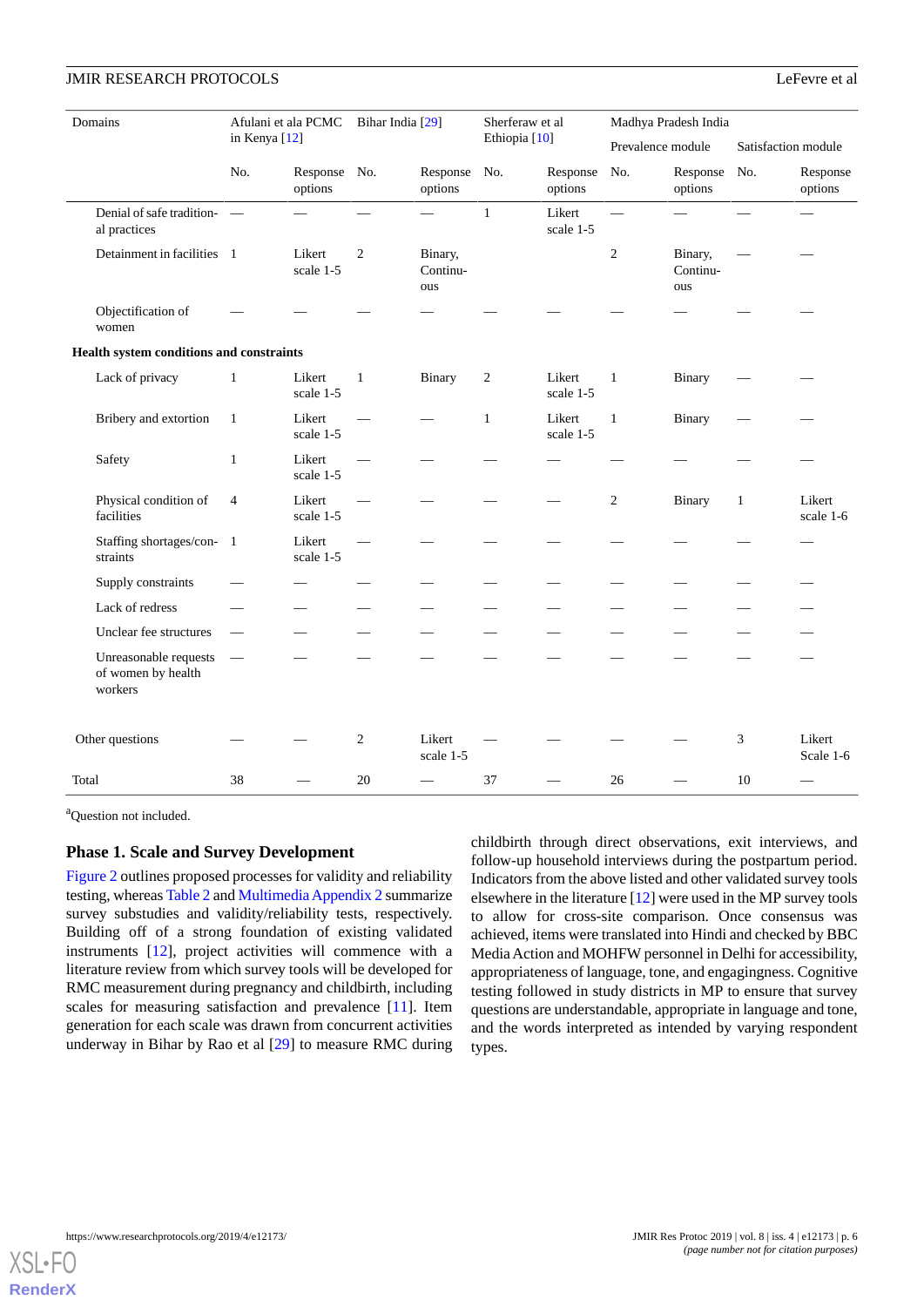<span id="page-6-0"></span>Figure 2. Processes for reliability testing.



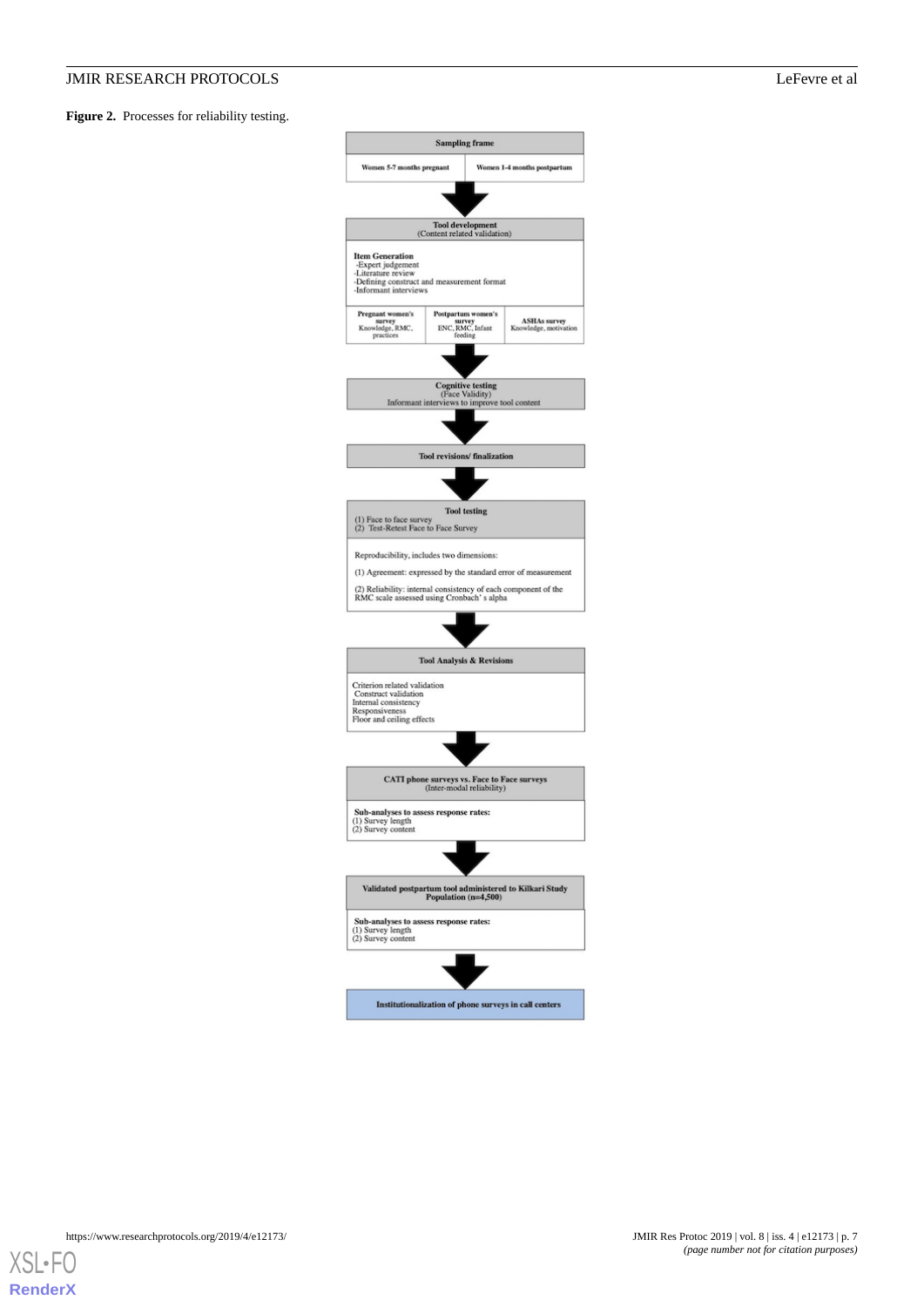<span id="page-7-0"></span>**Table 2.** Summary description of survey substudies.

| Substudy                           | Objective                                                                                                                                                            | Survey activities                                                                                              |
|------------------------------------|----------------------------------------------------------------------------------------------------------------------------------------------------------------------|----------------------------------------------------------------------------------------------------------------|
| Prevalence and scale testing       | To determine the prevalence of different typologies of<br>disrespect and abuse                                                                                       | Prevalence surveys in 2 districts of MP, India: RMC <sup>a</sup> during<br>pregnancy and RMC during childbirth |
| Reproducibility                    | To determine the degree to which repeated measurements<br>in stable persons (test-retest) provide similar answers                                                    | Test-retest: Face-to-face survey repeated within 14 days                                                       |
| Survey modality                    | To assess intermodal reliability                                                                                                                                     | Face-to-face survey first, CATI <sup>b</sup> survey up to 14 days later                                        |
| Phone survey length and<br>content | To determine the effect of survey length and content on<br>response, completion, and attrition rates                                                                 | CATI phone surveys: RMC pregnancy phone survey vs<br>RMC childbirth phone survey; Postpartum phone survey      |
| Interrater reliability             | To compare demographic characteristics of respondents in<br>larger sampling frame vs those that complete, partially<br>complete, and do not respond to phone surveys | Characteristics of face-to-face survey respondents versus<br>CATI phone survey respondents                     |

<sup>a</sup>RMC: respectful maternity care.

<sup>b</sup>CATI: computer-assisted telephone interview.

#### **Phase 2. Survey Testing and Refinement**

#### *Substudy 1: Respectful Maternity Care Scale Testing*

[Table 3](#page-8-0) summarizes the sample size requirements for each substudy. Face-to-face surveys will be conducted to refine the scale and determine the prevalence of different typologies of disrespect and abuse in 4 districts of rural MP. Among pregnant women, a module on RMC during ANC will be integrated into a planned household survey among 5000 women who are 5 to 7 months pregnant. This is sufficient to measure the RMC indicator of reported verbal abuse (assumed 5% prevalence) during pregnancy with 80% power, alpha of .05, and precision of 1%. To measure RMC during childbirth, a total of 880 women with a birth outcome in the preceding 1 to 4 months will be interviewed. This sample size was designed to accommodate survey mode testing described in Phase 3 and is sufficient to additionally measure the prevalence of the RMC indicator of reported verbal abuse (assumed 10% prevalence) during childbirth with 80% power, alpha of .05, and precision of 2%.

Once data are collected, analyses will principally aim to determine the validity of the scale using psychometric analyses ([Figure 2\)](#page-6-0). *Criterion-related validity* will be assessed by testing the hypothesis that scale is correlated to measures of reported satisfaction additionally collected as part of the face-to-face survey tool  $[12,13]$  $[12,13]$  $[12,13]$  $[12,13]$ . We propose testing this by regressing the main RMC scale and subscales on women's ratings of their satisfaction with the services and whether they would deliver in the same facility if they were to have another baby [[12\]](#page-10-10). *Construct validity* measures how well the items represent the underlying conceptual structure [\[13](#page-10-12)] and will be assessed using factor analysis and the Pearson correlation coefficient between the components. *Reliability analyses* will aim to determine the stability and consistency of results [\[13](#page-10-12)]. A Cronbach alpha of .7 or higher is proposed as the cutoff for determining sufficient evidence of reliability [\[13](#page-10-12)]. Additional analyses related to the internal consistency of the scale as well as the presence of floor and ceiling effects will be conducted and overall findings on validity and reliability summarized [\[13](#page-10-12)].

#### *Substudy 2: Reproducibility*

To assess reproducibility, a random subsample of pregnant and postpartum women interviewed as part of substudy 1 will be administered a repeat face-to-face survey between 1 and 2 weeks after the initial survey. This substudy will be conducted to determine the degree to which repeated measurements in women interviewed (test-retest) provide similar answers. Assuming a kappa of 0.80, a margin of error of 0.05, an alpha of .05, and the proportion of positive responses of 0.35 for rater 1 and 0.40 for rater 2, 146 participants who have completed the survey are required. Adjusting for a 15% loss to follow-up/refusal between the first and second women's surveys will require a sample size of 168 women to be interviewed twice. Data will be analyzed for agreement between survey rounds and reliability will be tested using Cohen kappa. The kappa will be adjusted for prevalence and bias, providing Prevalence and Bias Adjusted Kappa.

# **Phase 3. Phone Survey Reliability and Delivery Optimization**

#### *Substudy 3: Survey Mode Testing*

Phone survey mode testing will aim to determine the intermodal reliability of face-to-face versus CATI surveys for both the RMC pregnancy and childbirth surveys. Assuming a kappa of 0.80, a margin of error of 0.05, an alpha of .05, and the proportion of positive responses of 0.35 for rater 1 and 0.40 for rater 2, 146 participants who have completed each survey are required. Adjusting for loss to follow-up between the face-to-face women's survey and the following mobile phone survey, 880 women with a birth outcome in the preceding 1 to 4 months will be interviewed face to face. Within 4 weeks of the initial interview, a random sample of those completing the face-to-face interview who consent to be called for the follow-up phone survey will be contacted. Assuming a 20% response rate, 880 women will be contacted as part of the phone survey to yield the 146 completed face-to-face and phone survey interviews. Only women with access to a mobile phone, aged 18 years or older, and who have had a birth outcome in the preceding 1 to 4 months and are identified in the study districts will be interviewed.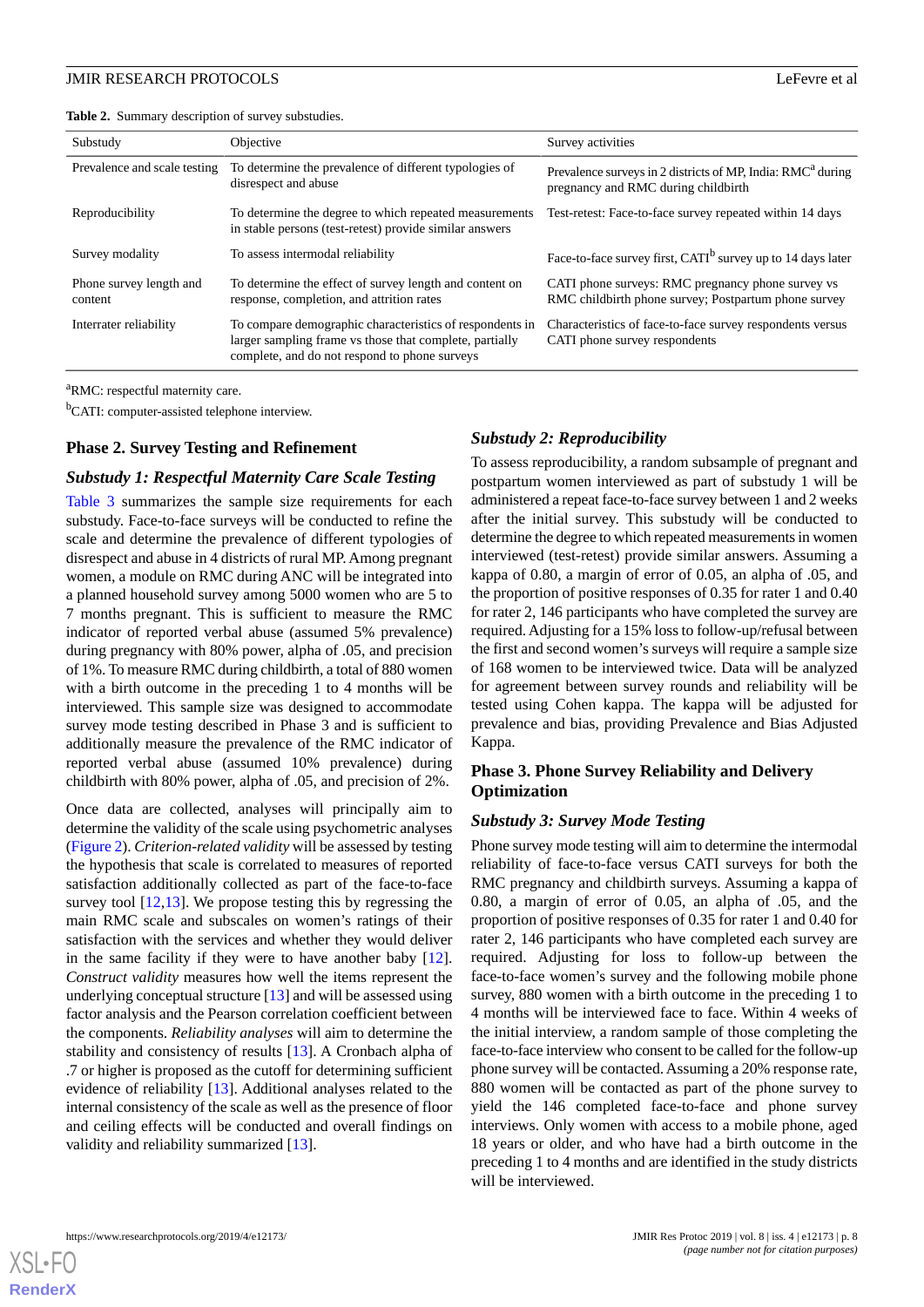<span id="page-8-0"></span>**Table 3.** The number of participants needed by substudy.

| Substudy                                                       | Study arms         | Participants who completed the<br>survey per arm | Total sample size <sup>a</sup> |
|----------------------------------------------------------------|--------------------|--------------------------------------------------|--------------------------------|
| $ANCb$ recipients                                              |                    |                                                  |                                |
| Substudy 1: Face-to-face survey of RMC <sup>c</sup> during ANC |                    | 400                                              | 400                            |
| Substudy 2. Reproducibility (test-retest)                      |                    | 168                                              | 168                            |
| Substudy 3: Phone survey (intermodal reliability)              |                    | 146                                              | 292                            |
| Substudy 4: Interrater reliability                             | Secondary analysis |                                                  |                                |
| Intrapartum                                                    |                    |                                                  |                                |
| Substudy 1: Face-to-face survey of RMC during child birth      | 1                  | 400                                              | 400                            |
| Substudy 2: Reproducibility (test-retest)                      |                    | 168                                              | 168                            |
| Substudy 3: Survey mode testing                                | $\overline{c}$     | 146                                              | 292                            |
| Substudy 4: Phone survey length and content                    | $\overline{2}$     | 294                                              | 4500                           |
| Substudy 4: Interrater reliability                             | Secondary analysis |                                                  |                                |

<sup>a</sup>The total sample size reflects the sum of the sample across all study arms.

<sup>b</sup>ANC: antenatal care.

<sup>c</sup>RMC: respectful maternity care.

# *Substudy 4: Subanalyses to Optimize Phone Survey Delivery*

#### **Phone Survey Content and Length**

Survey content refers to 2 components of the phone survey: (1) topical area covered and (2) response options and question framing. We will assess the effects on survey content and length (number of questions) of response, completion, and attrition rates using Kaplan-Meier curves to plot survey attrition by time spent for each survey implemented across key populations. This will include comparisons across RMC surveys administered to pregnant and postpartum women. Assuming a baseline survey completion percentage of 20% to detect an absolute 10% difference in survey completion between 2 study arms at an alpha of .05 and power of 80%, it is calculated that 294 individuals who have completed the survey will be needed per study arm. With a completion percentage of 20%, we estimate that 1470 participants would be required. To attain this sample size, the phone survey tool validated in substudy 3 will be applied to the population of 4500 women enrolled in the Kilkari impact evaluation in 4 districts of MP.

#### **Interrater Reliability**

This subanalysis aims to compare the demographic characteristics of respondents in the larger sampling frame versus those who complete, partially complete, and do not respond to phone surveys. Additional data points, including caste, education, and socioeconomic status, collected during the face-to-face household listing and baseline survey will be juxtaposed against CATI phone survey data.

#### **Data Management**

[XSL](http://www.w3.org/Style/XSL)•FO **[RenderX](http://www.renderx.com/)**

All data collected will remain in India and will be managed by the India-based research partner. Tablets used for data collection will be password protected. Any adverse events mentioned to the research team during data collection will be brought to the

immediate attention of senior project investigators and Institutional Review Boards at Johns Hopkins School of Public Health and in India at Sigma Research and Consulting in New Delhi. Once collected, all data will be deidentified following the merging of data sets as required reliability analyses.

#### **Ethics Approval**

Ethical approval for research activities in India has been obtained from Johns Hopkins School of Public Health's Institutional Review Board in Baltimore, Maryland, United States, and from Sigma Research and Consulting in New Delhi, India.

# *Results*

Data collection in India is anticipated to start in July and span through March 2019. Data analyses and report writing will be completed by mid 2019.

# *Discussion*

### **Study Implications**

Limited evidence exists on the feasibility of utilizing phone surveys in LMICs for the surveillance of population-level health [[17\]](#page-11-2), and no studies to date have been conducted that utilize phone surveys to assess the quality of women's experiences with care during pregnancy or childbirth in India. Increasing access to mobile phones, particularly in India where a large proportion of maternal and child deaths occur globally, raises the potential for phone surveys to be used in the routine measurement of key health outcomes. Despite their immense potential, the validity and reliability of phone surveys for RMC as compared with traditional face-to-face or direct observations has yet to be determined.

This protocol study aims to catalyze discourse on quality criteria for phone survey validation, which may in part be driven by the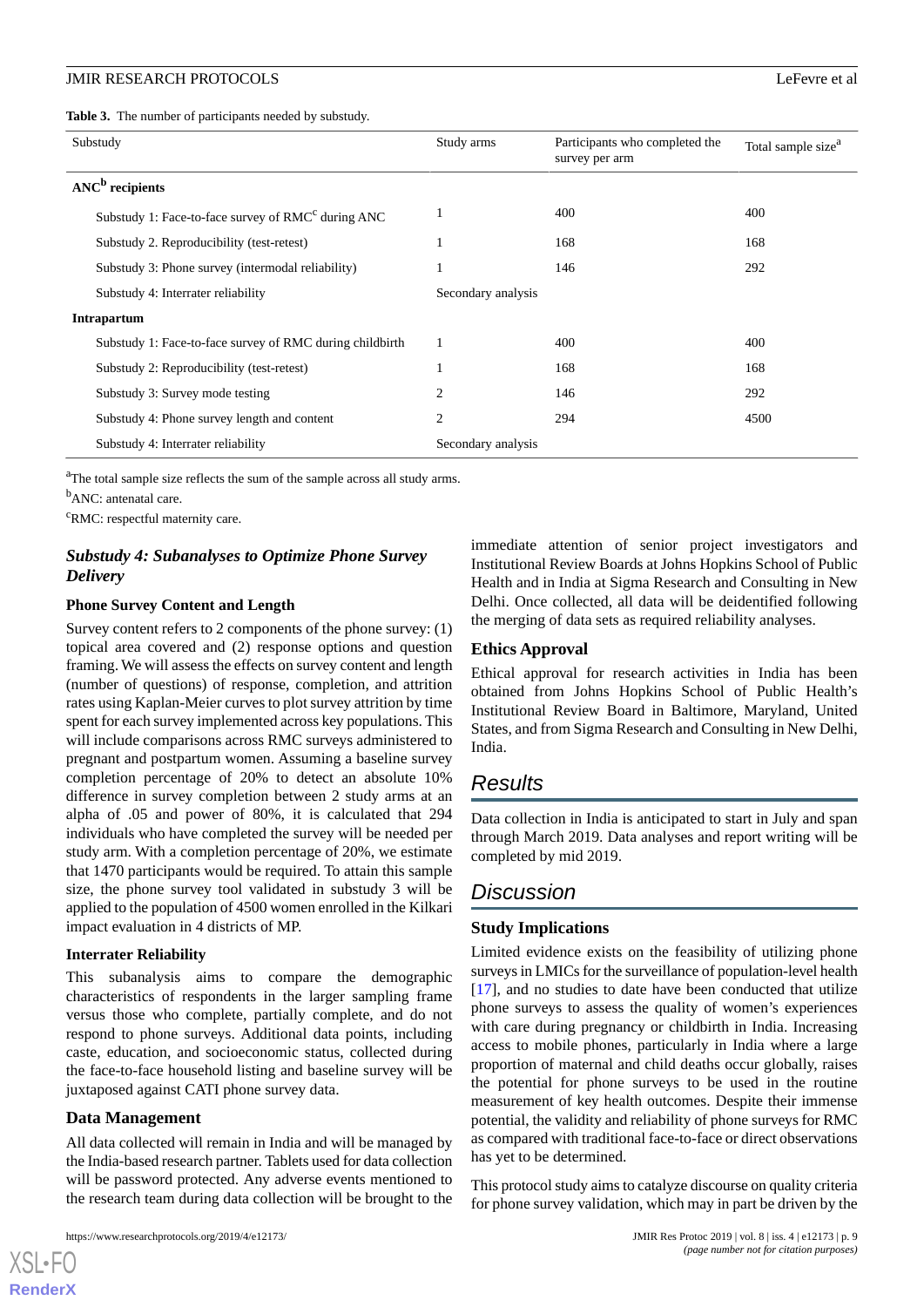survey objectives, the available sampling frame, budget for primary data collection, and context within which data collection is occurring. In many contexts, face-to-face surveys are the starting point for participant recruitment in phone surveys. However, examples of large population-level surveys, which rely on RDD, are emerging [[18\]](#page-11-3). In this protocol study, we consider a sampling frame drawn from population-based recruitment through a face-to-face survey. However, in India, a number of mobile health initiatives, including national-level phone surveys conducted through the Maternal Child Tracking Center call center, draw participants from the phone numbers collected as part of routine health information systems. In light of this, potential future applications at scale of the phone survey tools validated in this study may adopt an RDD approach. Although the population-based recruitment is likely to yield greater population-level representativeness, the sample will still be constrained to women with regular access to a mobile phone. In India, the associated likelihood of selection bias is immense because of differentials in mobile phone access, literacy, and numeracy. Separate analyses planned as part of the Kilkari Impact Evaluation on the intersectionality of ethnicity; gender; education; and phone access, ownership, and use may help to shed light on these differences.

#### **Rethinking Approaches to Measuring Respectful Maternity Care**

To develop validated survey tools, we first conduct a test-retest analysis drawing from survey data collected face-to-face and then conduct interim analyses to refine the tool before administering it over the phone and assessing intermodal reliability. Elsewhere, RMC tools have been developed through direct observations and follow-up face-to-face interviews [[30\]](#page-11-12). Although the direct observations of delivery led to the identification of additional forms of mistreatment, including privacy violations and the failure to ask for consent during vaginal exams [[30\]](#page-11-12), they too are not impervious to observer bias in addition to being resource- and time-intensive. In contexts where face-to-face survey tools have been implemented, differences in the typologies of mistreatment have been reported based on the postpartum timing and locale of survey implementation. Findings from a prevalence survey conducted among 1914 women receiving care from a large referral hospital in Dar es Salaam found that 15% of women reported experiencing at least 1 instance of disrespect and abuse during postpartum interviews—a figure that rose to 70% during community follow-up interviews [[31\]](#page-11-13). In this study, we draw

from the scale used by Rao et al [[29\]](#page-11-11) with the broader aim of allowing for later comparisons with observations and face-to-face survey data collected in Bihar. Although there are contextual differences between MP and Bihar, this may nevertheless allow for additional comparisons to be made.

As part of efforts to validate the survey mode, we have sought to juxtapose face-to-face survey options against CATI surveys. The implementation of CATI surveys is anticipated to differ based on interviewer cadres and available software. In this study, phone surveys will be administered by graduate students identified and supervised by the National Health Systems Resource Centre using tablets containing CAPI survey tools. Future implementation of these surveys once validated is likely to be carried out through national- and/or state-level call centers that may have enumerators with lower levels of education. Care will thus need to be taken to ensure that the tools developed can be easily adopted and administered by enumerators with differing characteristics.

To improve response rates, we have proposed substudies, which aim to optimize phone survey delivery. Limits in resource constraints and the available sample size have meant that we are not testing the effects of introductory language *calls to action* or the incentives (amount, timing, and structure), all of which have been shown to effect response rates. Similarly, we are limited in our ability to assess the effects of the timing of the RMC survey implementation (eg, receiving the survey call immediately after discharge from facility versus several days or weeks later), a factor that may impact response rates and has been shown to influence the reported typologies of disrespect and abuse [[31\]](#page-11-13). In this study, the measurement of RMC during childbirth will occur 1 to 4 months following delivery and thus outside of the health facility environment. Although comparisons of phone survey data from MP, India, will be made for certain items with face-to-face and direct observation data collected in Bihar, differences in the study contexts and populations will limit scope of and conclusions drawn from these analyses.

#### **Conclusions**

This protocol study outlines the proposed strategy for generating validated phone survey tools for the routine, low cost, and rapid measurement of RMC during pregnancy and childbirth in India. Study findings are anticipated to provide a blueprint for the development and validation of phone surveys for the routine measurement of service delivery outcomes in low resource settings.

#### **Acknowledgments**

The authors wish to thank Drs Krishna Rao and Nicole Warren for providing access to their data collection tools for RMC measurement in Bihar. These tools provided a strong foundation for our work and were modified both in terms of content and language for application and further testing in MP and over the phone. This work was funded by the Bill and Melinda Gates Foundation.

#### **Authors' Contributions**

AEL is the overall project PI, conceived the idea for this stream of research, and wrote the first draft of this manuscript. AEL and SC wrote the first draft of the study tools with inputs from DM, AB, and KS. KS is leading cognitive testing activities and inputted into the content of all questions. DM advised on survey and study design, sampling and proposed analyses. NS, AB, and RV are overseeing the recruitment and training of enumerators and data collection activities with inputs from ALe and DM. AL inputted

 $XS$ -FO **[RenderX](http://www.renderx.com/)**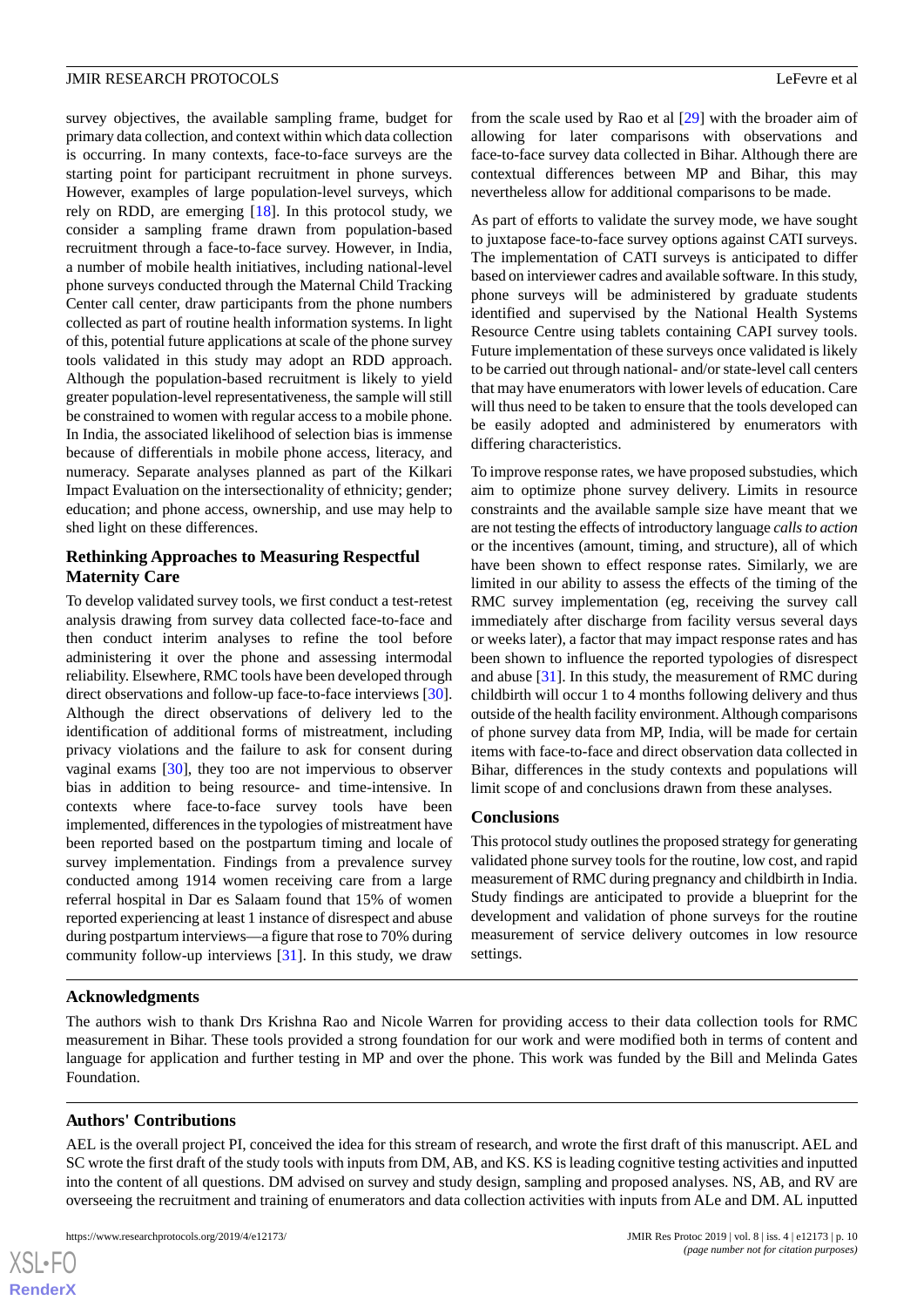into the study design and proposed activities. All authors provided feedback during various iterations of the manuscript draft and approved the final version.

# **Conflicts of Interest**

Sara Chamberlain is employed by BBC Media Action and involved in the implementation of Kilkari. Data from this study were drawn from baseline surveys implemented as part of the external evaluation of Kilkari. Diva Dhar is an employee of the Bill and Melinda Gates Foundation who is providing funding for all data collected as part of this study. No other conflicts of interest are declared. The corresponding author had full access to the data and assumed final responsibility for the decision to publish.

# <span id="page-10-14"></span>**Multimedia Appendix 1**

Draft survey questions for measuring respectful maternity care (RMC) during childbirth in India (face-to-face).

<span id="page-10-15"></span>[[PDF File \(Adobe PDF File\), 108KB-Multimedia Appendix 1\]](https://jmir.org/api/download?alt_name=resprot_v8i4e12173_app1.pdf&filename=843696bc64e6436da5cbce456e2cb9b5.pdf)

# **Multimedia Appendix 2**

Summary of validity and reliability assessments by survey tool.

<span id="page-10-0"></span>[[PDF File \(Adobe PDF File\), 52KB-Multimedia Appendix 2\]](https://jmir.org/api/download?alt_name=resprot_v8i4e12173_app2.pdf&filename=a97fd45dcadf6e2118643dbe5e6d0976.pdf)

# <span id="page-10-1"></span>**References**

- <span id="page-10-2"></span>1. WHO, UNICEF, UNFPA, World Bank Group. Trends in maternal mortality: 1990 to 2015: estimates by WHO, UNICEF, UNFPA, World Bank Group and the United Nations Population Division. Geneva: WHO; 2015.
- 2. National Department of Health South Africa. South Africa Demographic and Health Survey 2016. Pretoria, South Africa, and Rockville, Maryland, USA: NDoH, Stats SA, SAMRC, and ICF; 2019.
- <span id="page-10-4"></span><span id="page-10-3"></span>3. Ministry of Health and Family Welfare, International Institute for Population Sciences. National Family Health Survey 2015-2016: State Fact Sheet Madhya Pradesh. Delhi and Mumbai, India: Ministry of Health and Family Welfare, International Institute for Population Sciences; 2016.
- 4. Maternal Health Task Force. Respectful Maternity Care URL[:https://www.mhtf.org/topics/respectful-maternity-care/](https://www.mhtf.org/topics/respectful-maternity-care/) [accessed 2019-03-05] [\[WebCite Cache ID 76eZo1GdI](http://www.webcitation.org/
                                76eZo1GdI)]
- <span id="page-10-5"></span>5. The White Ribbon Alliance. Washington, DC: The White Ribbon Alliance for Safe Motherhood; 2011 Oct. Respectful maternity care: the universal rights of childbearing women URL: [https://www.whiteribbonalliance.org/wp-content/uploads/](https://www.whiteribbonalliance.org/wp-content/uploads/2017/11/Final_RMC_Charter.pdf) [2017/11/Final\\_RMC\\_Charter.pdf](https://www.whiteribbonalliance.org/wp-content/uploads/2017/11/Final_RMC_Charter.pdf) [accessed 2019-03-05] [\[WebCite Cache ID 76eaQ4NlC\]](http://www.webcitation.org/
                                76eaQ4NlC)
- <span id="page-10-6"></span>6. Bohren M, Vogel JP, Hunter EC, Lutsiv O, Makh SK, Souza JP, et al. The mistreatment of women during childbirth in health facilities globally: a mixed-methods systematic review. PLoS Med 2015 Jun;12(6):e1001847; discussion e1001847 [[FREE Full text](http://dx.plos.org/10.1371/journal.pmed.1001847)] [doi: [10.1371/journal.pmed.1001847](http://dx.doi.org/10.1371/journal.pmed.1001847)] [Medline: [26126110](http://www.ncbi.nlm.nih.gov/entrez/query.fcgi?cmd=Retrieve&db=PubMed&list_uids=26126110&dopt=Abstract)]
- <span id="page-10-8"></span><span id="page-10-7"></span>7. World Health Organization. Geneva: Department of Reproductive Health and Research, World Health Organization; 2015. The prevention and elimination of disrespect and abuse during facility-based childbirth URL[:https://www.who.int/sorry/](https://www.who.int/sorry/) [accessed 2019-03-07] [\[WebCite Cache ID 76i66bQTi](http://www.webcitation.org/
                                76i66bQTi)]
- <span id="page-10-9"></span>8. World Health Organization. WHO Recommendations on Antenatal Care for a Positive Pregnancy Experience. Geneva: World Health Organization; 2016.
- <span id="page-10-11"></span>9. World Health Organization. Geneva: World Health Organization; 2016. Standards for improving quality of maternal and newborn care in health facilities URL:<https://www.who.int/sorry/> [accessed 2019-03-07] [[WebCite Cache ID 76i6z6aS7\]](http://www.webcitation.org/
                                76i6z6aS7)
- <span id="page-10-10"></span>10. Sheferaw ED, Mengesha TZ, Wase SB. Development of a tool to measure women's perception of respectful maternity care in public health facilities. BMC Pregnancy Childbirth 2016 Mar 29;16(1):67 [\[FREE Full text](https://bmcpregnancychildbirth.biomedcentral.com/articles/10.1186/s12884-016-0848-5)] [doi: [10.1186/s12884-016-0848-5\]](http://dx.doi.org/10.1186/s12884-016-0848-5) [Medline: [27026164](http://www.ncbi.nlm.nih.gov/entrez/query.fcgi?cmd=Retrieve&db=PubMed&list_uids=27026164&dopt=Abstract)]
- <span id="page-10-12"></span>11. Nilvér H, Begley C, Berg M. Measuring women's childbirth experiences: a systematic review for identification and analysis of validated instruments. BMC Pregnancy Childbirth 2017 Jun 29;17(1):203 [[FREE Full text](https://bmcpregnancychildbirth.biomedcentral.com/articles/10.1186/s12884-017-1356-y)] [doi: [10.1186/s12884-017-1356-y\]](http://dx.doi.org/10.1186/s12884-017-1356-y) [Medline: [28662645](http://www.ncbi.nlm.nih.gov/entrez/query.fcgi?cmd=Retrieve&db=PubMed&list_uids=28662645&dopt=Abstract)]
- <span id="page-10-13"></span>12. Afulani P, Diamond-Smith N, Golub G, Sudhinaraset M. Development of a tool to measure person-centered maternity care in developing settings: validation in a rural and urban Kenyan population. Reprod Health 2017 Sep 22;14(1):118 [\[FREE](https://reproductive-health-journal.biomedcentral.com/articles/10.1186/s12978-017-0381-7) [Full text\]](https://reproductive-health-journal.biomedcentral.com/articles/10.1186/s12978-017-0381-7) [doi: [10.1186/s12978-017-0381-7](http://dx.doi.org/10.1186/s12978-017-0381-7)] [Medline: [28938885](http://www.ncbi.nlm.nih.gov/entrez/query.fcgi?cmd=Retrieve&db=PubMed&list_uids=28938885&dopt=Abstract)]
- 13. Terwee CB, Bot SD, de Boer MR, van der Windt DA, Knol DL, Dekker J, et al. Quality criteria were proposed for measurement properties of health status questionnaires. J Clin Epidemiol 2007 Jan;60(1):34-42. [doi: [10.1016/j.jclinepi.2006.03.012\]](http://dx.doi.org/10.1016/j.jclinepi.2006.03.012) [Medline: [17161752](http://www.ncbi.nlm.nih.gov/entrez/query.fcgi?cmd=Retrieve&db=PubMed&list_uids=17161752&dopt=Abstract)]
- 14. Mohan D, Bashingwa JJ, Tiffin T, Dhar D, Mulder N, George A, et al. Does the gender gap in mobile phone access explain health outcomes? An analysis of the Indian National Family Health Survey. Submitted for publication 2019 (forthcoming).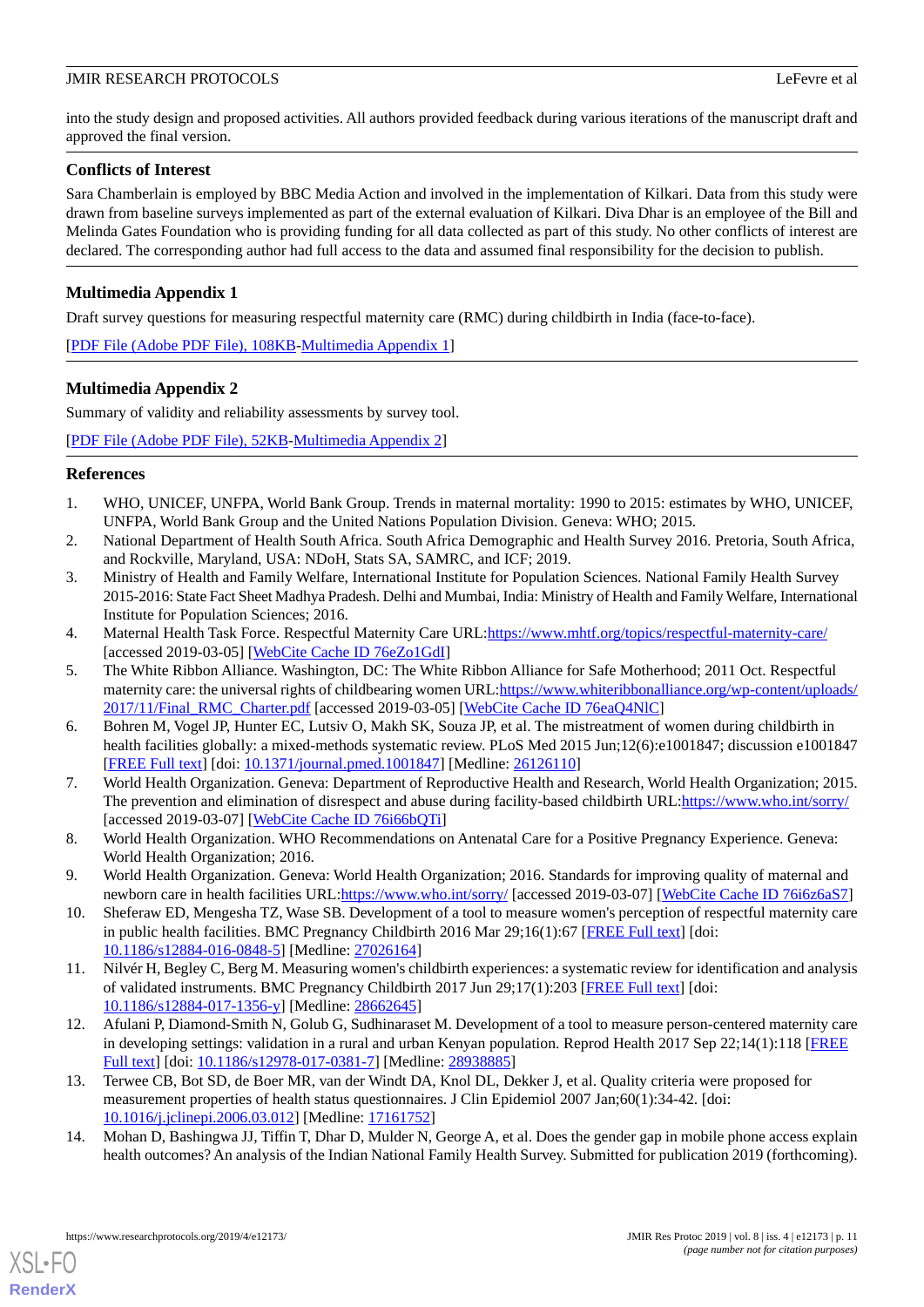- <span id="page-11-0"></span>15. Ballivian A, Azevedo JP, Durbin W. Using mobile phones for high-frequency data collection. In: Toninelli D, Pinter R, de Pedraza P, editors. Mobile Research Methods: Opportunities and Challenges of Mobile Research Methodologies. London: Ubiquity Press; 2015:21-39.
- <span id="page-11-1"></span>16. Dabalen A, Etang A, Hoogeveen J, Mushi E, Schipper Y, von Engelhardt J. Mobile Phone Panel Surveys in Developing Countries: A Practical Guide for Microdata Collection. Washington, DC: International Bank for Reconstruction and Development, The World Bank; 2016.
- <span id="page-11-3"></span><span id="page-11-2"></span>17. Gibson D, Pereira A, Farrenkopf BA, Labrique AB, Pariyo GW, Hyder AA. Mobile phone surveys for collecting population-level estimates in low-and middle-income countries: a literature review. J Med Internet Res 2017 Dec 5;19(5):e139 [[FREE Full text](http://www.jmir.org/2017/5/e139/)] [doi: [10.2196/jmir.7428](http://dx.doi.org/10.2196/jmir.7428)] [Medline: [28476725](http://www.ncbi.nlm.nih.gov/entrez/query.fcgi?cmd=Retrieve&db=PubMed&list_uids=28476725&dopt=Abstract)]
- <span id="page-11-4"></span>18. Gibson DG, Pariyo GW, Wosu AC, Greenleaf AR, Ali J, Ahmed S, et al. Evaluation of mechanisms to improve performance of mobile phone surveys in low- and middle-income countries: research protocol. JMIR Res Protoc 2017 May 5;6(5):e81 [[FREE Full text](http://www.researchprotocols.org/2017/5/e81/)] [doi: [10.2196/resprot.7534](http://dx.doi.org/10.2196/resprot.7534)] [Medline: [28476729\]](http://www.ncbi.nlm.nih.gov/entrez/query.fcgi?cmd=Retrieve&db=PubMed&list_uids=28476729&dopt=Abstract)
- <span id="page-11-5"></span>19. Chamberlain S. Person Communication on the Status of Maternal Mobile Messaging in India: Kilkari Aug 11, 2017.
- <span id="page-11-6"></span>20. Freedman L, Ramsey K, Abuya T, Bellows B, Ndwiga C, Warren CE, et al. Defining disrespect and abuse of women in childbirth: a research, policy and rights agenda. Bull World Health Organ 2014 Dec 1;92(12):915-917 [\[FREE Full text\]](http://www.scielosp.org/scielo.php?script=sci_arttext&pid=BLT.14.137869&lng=en&nrm=iso&tlng=en) [doi: [10.2471/BLT.14.137869](http://dx.doi.org/10.2471/BLT.14.137869)] [Medline: [25552776](http://www.ncbi.nlm.nih.gov/entrez/query.fcgi?cmd=Retrieve&db=PubMed&list_uids=25552776&dopt=Abstract)]
- <span id="page-11-7"></span>21. Global Health Delivery Online. Exploring Evidence for Disrespect and Abuse in Facility-Based Childbirth: Report of a Landscape Analysis URL:https://www.ghdonline.org/uploads/Respectful Care at Birth 9-20-101 Final1.pdf [accessed 2019-03-08] [\[WebCite Cache ID 76ilFQU0T\]](http://www.webcitation.org/
                                76ilFQU0T)
- <span id="page-11-8"></span>22. Jewkes R, Penn-Kekana L. Mistreatment of women in childbirth: time for action on this important dimension of violence against women. PLoS Med 2015 Jun;12(6):e1001849 [\[FREE Full text](http://dx.plos.org/10.1371/journal.pmed.1001849)] [doi: [10.1371/journal.pmed.1001849\]](http://dx.doi.org/10.1371/journal.pmed.1001849) [Medline: [26126175](http://www.ncbi.nlm.nih.gov/entrez/query.fcgi?cmd=Retrieve&db=PubMed&list_uids=26126175&dopt=Abstract)]
- 23. Donabedian A. The quality of care. How can it be assessed? J Am Med Assoc 1988;260(12):1743-1748. [doi: [10.1001/jama.1988.03410120089033](http://dx.doi.org/10.1001/jama.1988.03410120089033)] [Medline: [3045356](http://www.ncbi.nlm.nih.gov/entrez/query.fcgi?cmd=Retrieve&db=PubMed&list_uids=3045356&dopt=Abstract)]
- 24. Hulton LA, Matthews Z, Stones RW. A Framework for Evaluation of Quality of Care in Maternity Services. Southampton: University of Southampton; 2000.
- <span id="page-11-9"></span>25. Donabedian A. Evaluating the quality of medical care. 1966. Milbank Q 2005;83(4):691-729 [[FREE Full text](http://europepmc.org/abstract/MED/16279964)] [doi: [10.1111/j.1468-0009.2005.00397.x\]](http://dx.doi.org/10.1111/j.1468-0009.2005.00397.x) [Medline: [16279964\]](http://www.ncbi.nlm.nih.gov/entrez/query.fcgi?cmd=Retrieve&db=PubMed&list_uids=16279964&dopt=Abstract)
- <span id="page-11-10"></span>26. Campbell SM, Roland MO, Buetow SA. Defining quality of care. Soc Sci Med 2000 Dec;51(11):1611-1625. [doi: [10.1016/S0277-9536\(00\)00057-5\]](http://dx.doi.org/10.1016/S0277-9536(00)00057-5) [Medline: [11072882](http://www.ncbi.nlm.nih.gov/entrez/query.fcgi?cmd=Retrieve&db=PubMed&list_uids=11072882&dopt=Abstract)]
- <span id="page-11-11"></span>27. Atherton F, Mbekem G, Nyalusi I. Improving service quality: experience from the Tanzania Family Health Project. Int J Qual Health Care 1999 Aug;11(4):353-356. [Medline: [10501606\]](http://www.ncbi.nlm.nih.gov/entrez/query.fcgi?cmd=Retrieve&db=PubMed&list_uids=10501606&dopt=Abstract)
- <span id="page-11-12"></span>28. Kujawski S, Mbaruku G, Freedman LP, Ramsey K, Moyo W, Kruk ME. Association between disrespect and abuse during childbirth and women's confidence in health facilities in Tanzania. Matern Child Health J 2015 Oct;19(10):2243-2250. [doi: [10.1007/s10995-015-1743-9](http://dx.doi.org/10.1007/s10995-015-1743-9)] [Medline: [25990843\]](http://www.ncbi.nlm.nih.gov/entrez/query.fcgi?cmd=Retrieve&db=PubMed&list_uids=25990843&dopt=Abstract)
- <span id="page-11-13"></span>29. Rao K. Personal communication: early findings from Bihar. 2018.
- 30. Sando D, Kendall T, Lyatuu G, Ratcliffe H, McDonald K, Mwanyika-Sando M, et al. Disrespect and abuse during childbirth in Tanzania: are women living with HIV more vulnerable? J Acquir Immune Defic Syndr 2014 Dec 1;67(Suppl 4):S228-S234 [[FREE Full text](http://europepmc.org/abstract/MED/25436822)] [doi: [10.1097/QAI.0000000000000378](http://dx.doi.org/10.1097/QAI.0000000000000378)] [Medline: [25436822\]](http://www.ncbi.nlm.nih.gov/entrez/query.fcgi?cmd=Retrieve&db=PubMed&list_uids=25436822&dopt=Abstract)
- 31. Ratcliffe H, Sando D, Lyatuu GW, Emil F, Mwanyika-Sando M, Chalamilla G, et al. Mitigating disrespect and abuse during childbirth in Tanzania: an exploratory study of the effects of two facility-based interventions in a large public hospital. Reprod Health 2016 Jul 18;13(1):79 [\[FREE Full text\]](https://reproductive-health-journal.biomedcentral.com/articles/10.1186/s12978-016-0187-z) [doi: [10.1186/s12978-016-0187-z\]](http://dx.doi.org/10.1186/s12978-016-0187-z) [Medline: [27424608](http://www.ncbi.nlm.nih.gov/entrez/query.fcgi?cmd=Retrieve&db=PubMed&list_uids=27424608&dopt=Abstract)]

# **Abbreviations**

**ANC:** antenatal care **CATI:** computer-assisted telephone interview **IVR:** interactive voice response **LMIC:** low- and middle-income country **MMR:** maternal mortality ratio **MOHFW:** Ministry of Health and Family Welfare **MP:** Madhya Pradesh **RDD:** Random Digit Dialing **RMC:** respectful maternity care **SMS:** short message service **USSD:** Unstructured Supplementary Services Data **WHO:** World Health Organization